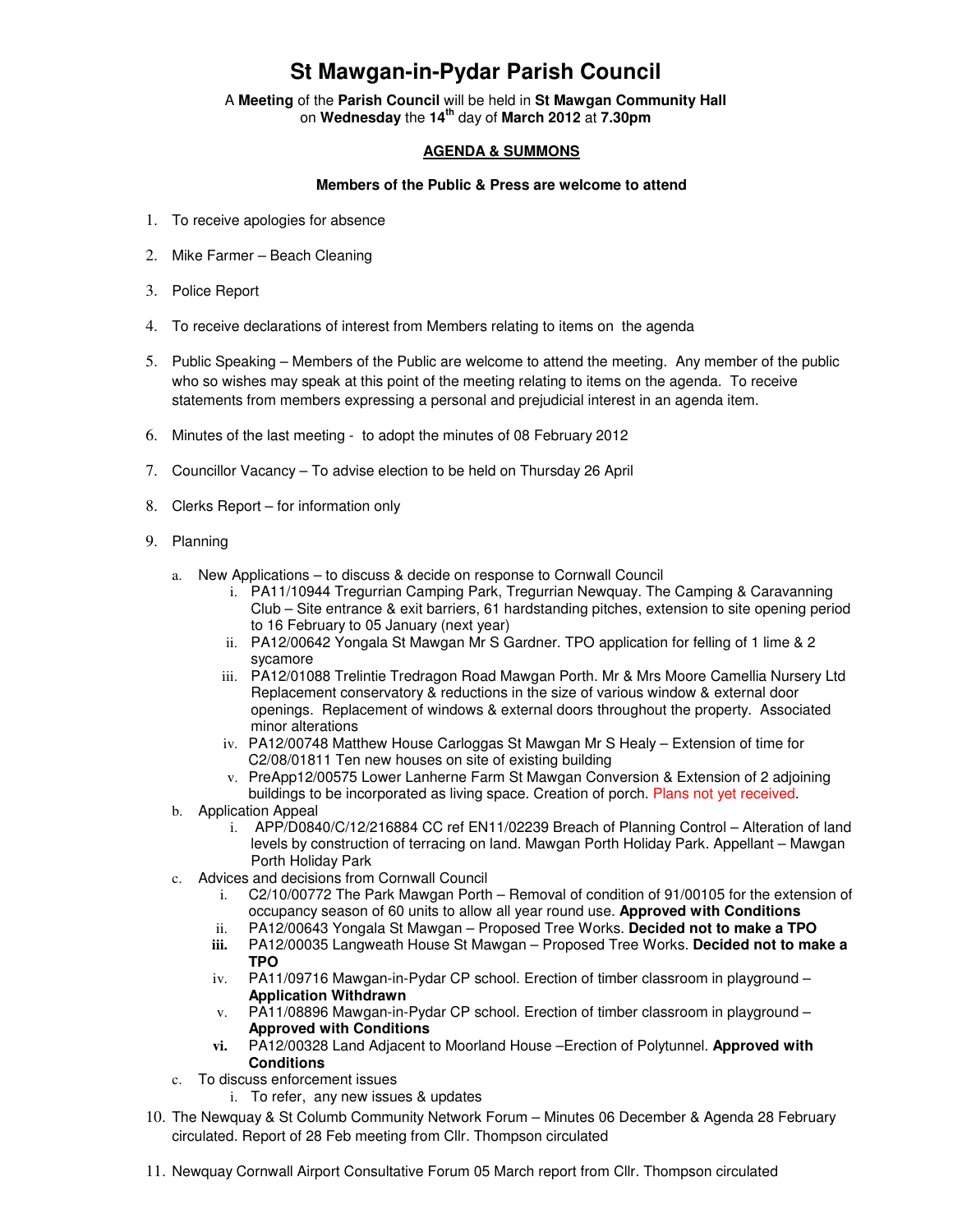## 12. Parish Plan Review

- 13. Amenity Area
	- a. Working Group Report None Received
	- b. Symbol on Headstone AM Chadwick B111
	- c. Mower storage update
	- d. Playground New swing cradles problem?
	- e. Shed repairs at Burial Ground
	- f. Removal of Recycling Bins at Merrymoor Inn
	- g. Clearance of moss at Churchyard
- 14. Beach & Environment
	- a. Working Group Report None received
	- b. Dog Bins & General Waste Bins Ball Lane complaint
	- c. Beach Cleaning start date re. Easter Holidays
	- d. Collection of Beach Cleaning Contributions
- 15. Transport & Rights of Way
	- a. Working Group Report –None received
	- b. Footpath at Bedruthan Steps Hotel
	- c. Footpath 409/31/1 being used as a bridleway
- 16. Other Reports to receive reports from meetings
- 17. Accounts
	- a. To approve payment of accounts
	- b. Financial Regulations Review
	- c. Standing Orders Review
	- d. St Mawgan Pre-School contribution towards storage shed
	- e. St Mawgan History Group Cider Press
- 18. Correspondence for information All circulated
	- a. CALC The Week Issues 3,4,5,6 & 7
	- b. CC- Leaders Letter 30 January, 20, 24 February & 2 March
	- c. Rural Service Network News Digest 6,13,27 Feb & 5 March & Opportunities Bulletin March
	- d. CC- Localism Newsletter 5 March
	- e. CC- Ethical Standards Regime
	- f. CC Cornwall Conversations meetings invitation various dates
	- g. CC- Training & other events emailed 13,20 Feb & 5 March
	- h. Cornwall Area of Outstanding Natural Beauty Invite to forum Sat 17 March
	- i. CC- Various documents emailed 6 February.